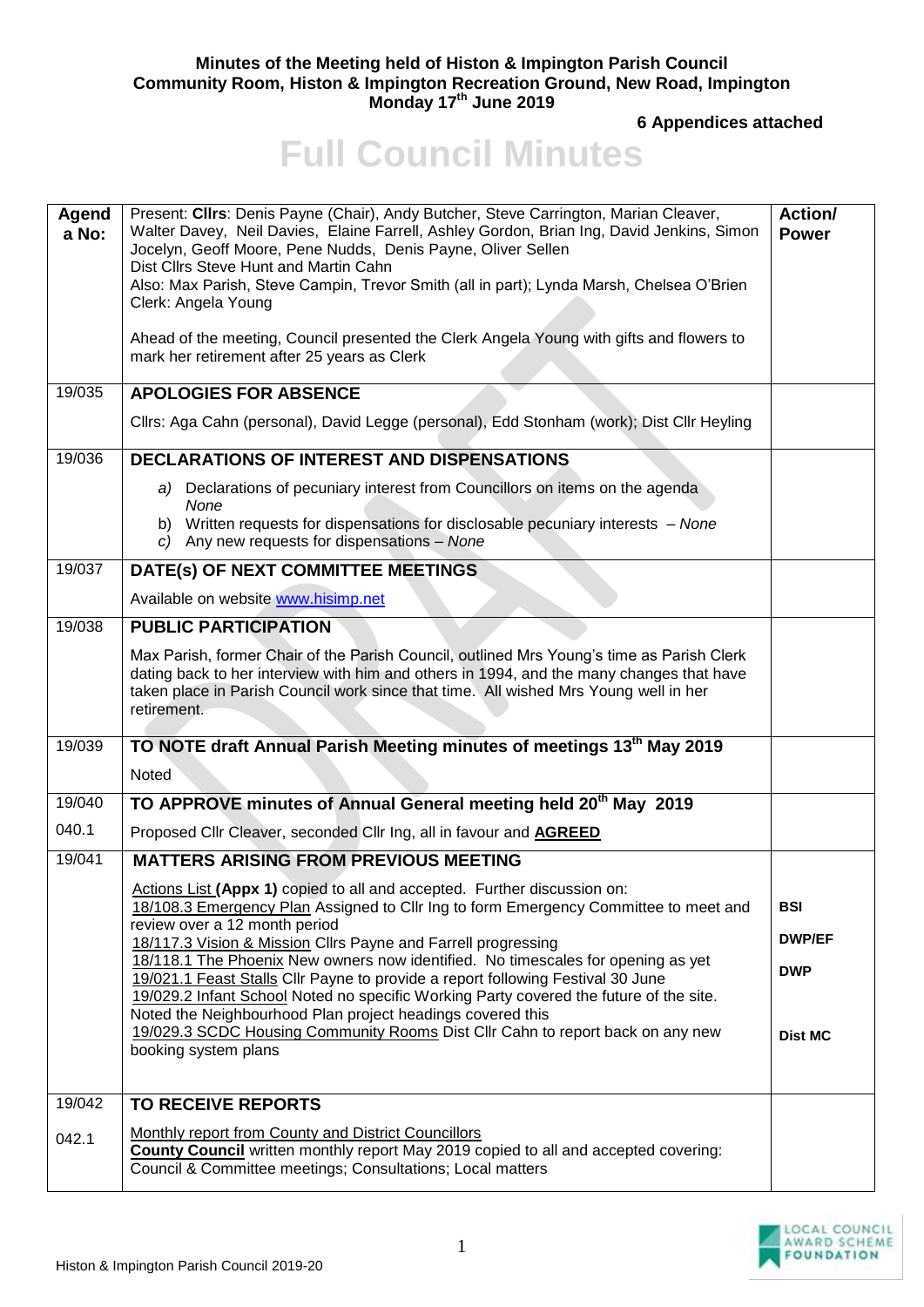|                         | Additional discussion on:<br>Guided Bus Route - Cty Cllr Jenkins to get further clarification on length of closures<br>$\blacksquare$<br>Local Highways Initiatives - 4 bids may be available for Histon & Impington area<br>$\blacksquare$<br>CIVIC Project - Cty Cllr Jenkins clarified this was a Social Enterprise organisation<br>$\blacksquare$<br>using Council space to get more value for all the community. Criteria unknown but<br>Histon Library was not part of the pilot<br>Deputy Leader of the Lib Dems - Cty Cllr Jenkins had been appointed and was<br>$\overline{\phantom{a}}$<br>congratulated<br>District Council written monthly report May copied to all and accepted covering: Meetings;<br>Impington Lane appeal, bike thefts, Environmental Health, Police Station, Meadows Centre<br>redevelopment, Neighbourhood Plan<br>Additional discussion on:<br><b>Street Cleansing</b> – Zone routine trial planned, where Parish Councils would be able<br>to advise which areas needed most attention<br><b>Drainage</b> – when contacting Pat Matthews at SCDC Dist Cllr Hunt suggested copying<br>$\blacksquare$<br>in Trevor Nicholl in future. Concern expressed that network was not cleared over the<br>winter period and any quick rainfall now could cause flooding locally. Dist Cllr Hunt to<br>check on plans to clear during Winter 2019 and propose a site meeting with the<br>Parish Council<br>A14 Landscaping - Dist Cllrs continued to press for meeting dates<br>٠                                                                                                                                                                                                                                                                                                                                               | <b>JDJ</b><br><b>Dist SH</b>                                                         |
|-------------------------|---------------------------------------------------------------------------------------------------------------------------------------------------------------------------------------------------------------------------------------------------------------------------------------------------------------------------------------------------------------------------------------------------------------------------------------------------------------------------------------------------------------------------------------------------------------------------------------------------------------------------------------------------------------------------------------------------------------------------------------------------------------------------------------------------------------------------------------------------------------------------------------------------------------------------------------------------------------------------------------------------------------------------------------------------------------------------------------------------------------------------------------------------------------------------------------------------------------------------------------------------------------------------------------------------------------------------------------------------------------------------------------------------------------------------------------------------------------------------------------------------------------------------------------------------------------------------------------------------------------------------------------------------------------------------------------------------------------------------------------------------------------------------------------------------------------------------------------------------------|--------------------------------------------------------------------------------------|
| 042.2                   | Clerk's Report (Pg 1/2) (Appx 2) copied to all and accepted. Additional discussion on:<br>Chairman's Training CAPALC - available in July. Any interested Councillor to                                                                                                                                                                                                                                                                                                                                                                                                                                                                                                                                                                                                                                                                                                                                                                                                                                                                                                                                                                                                                                                                                                                                                                                                                                                                                                                                                                                                                                                                                                                                                                                                                                                                                  | <b>All Clirs</b>                                                                     |
| 042.3<br>042.4<br>042.5 | contact office for details<br><b>Chairs Report (Appx 3)</b> copied to all and accepted. Additional discussion on:<br>NIAB Open Day - 25 June. All Councillors urged to make appointment if wish to<br>$\overline{\phantom{a}}$<br>attend<br>Weather Report - agreed Cllr Payne to link to Parish Council website in future<br>Feast Market - planning meeting held. Cllr Farrell organising a "dry run" on 27 June.<br>$\blacksquare$<br>Any contributions to the office by 24 June latest<br><b>Working Group/Task &amp; Finish Groups Reports</b><br>Neighbourhood Plan Task & Finish report (Appx 4) - Cllr Jenkins confirmed 6 week<br>consultation to start Wednesday 19 June, to then be referred to the Examiner before any<br>referendum. Proposed Cllr Jenkins, seconded Cllr Payne, all in favour and AGREED<br>Council and its Committees to now consider projects listed and identify the ones appropriate<br>to themselves or to Full Council, and produce action plans. Village Design Statement<br>consultation event due 1 July at St Andrew's Centre, 4pm - 8pm<br>A14 Action Group (Appx 5) – Cllr Jocelyn awaiting further information regarding live<br>weblink. Confirmation that SCDC were trying to work with Parish Councils to improve<br>communication, e.g. on road closure dates<br>Kings Meadow Working Party - meeting due 17 July 2019<br><b>Committee Chair Reports</b><br>Employment Committee - Cllr Farrell reported as Interim Chair. Apprentice due to start in<br>role 1 July 2019. Committee Clerk/Information Officer due to start 5 August 2019.<br>Councillors urged to consider pressure on office staff during July and August and<br>encouraged to contact Chair and Vice Chair with any pressing approach, who would be<br>supporting the staff through this period of training, induction and transition | <b>All Clirs</b><br><b>DWP</b><br>EF<br><b>All Clirs</b><br>All<br><b>Committees</b> |
| 19/043                  | TO ACCEPT COMMITTEE REPORTS note actions and agree                                                                                                                                                                                                                                                                                                                                                                                                                                                                                                                                                                                                                                                                                                                                                                                                                                                                                                                                                                                                                                                                                                                                                                                                                                                                                                                                                                                                                                                                                                                                                                                                                                                                                                                                                                                                      |                                                                                      |
| 043.1                   | Planning Committee - draft minutes 21 May, 4 June 2019 provided to all and accepted.<br>Next meeting due 2 July 2019                                                                                                                                                                                                                                                                                                                                                                                                                                                                                                                                                                                                                                                                                                                                                                                                                                                                                                                                                                                                                                                                                                                                                                                                                                                                                                                                                                                                                                                                                                                                                                                                                                                                                                                                    |                                                                                      |
| 043.2                   | Recreation Committee - draft minutes 3 June 2019 provided to all and accepted. Next                                                                                                                                                                                                                                                                                                                                                                                                                                                                                                                                                                                                                                                                                                                                                                                                                                                                                                                                                                                                                                                                                                                                                                                                                                                                                                                                                                                                                                                                                                                                                                                                                                                                                                                                                                     |                                                                                      |
| 043.3                   | meeting due 5 August 2019<br>Community Park Project Sub Committee - draft minutes 10 June 2019 provided to all<br>and accepted. Informal meetings held. Next meeting to be confirmed. Cllr Davies advised<br>of meeting held with Sports Centre representatives and requested support from Council to<br>encourage the Sports Centre at IVC to progress proposals to site a 3G there, facilitating<br>them working with the local football community. <b>AGREED</b> to remove from CPP aspirational<br>list in the meantime                                                                                                                                                                                                                                                                                                                                                                                                                                                                                                                                                                                                                                                                                                                                                                                                                                                                                                                                                                                                                                                                                                                                                                                                                                                                                                                             |                                                                                      |
| 043.4                   | <b>Environment Committee</b> – draft minutes 28 May 2019 provided to all and accepted.<br>Workshop due 18 June, next meeting due 27 August 2019. Walkabouts due 20 and 25                                                                                                                                                                                                                                                                                                                                                                                                                                                                                                                                                                                                                                                                                                                                                                                                                                                                                                                                                                                                                                                                                                                                                                                                                                                                                                                                                                                                                                                                                                                                                                                                                                                                               |                                                                                      |

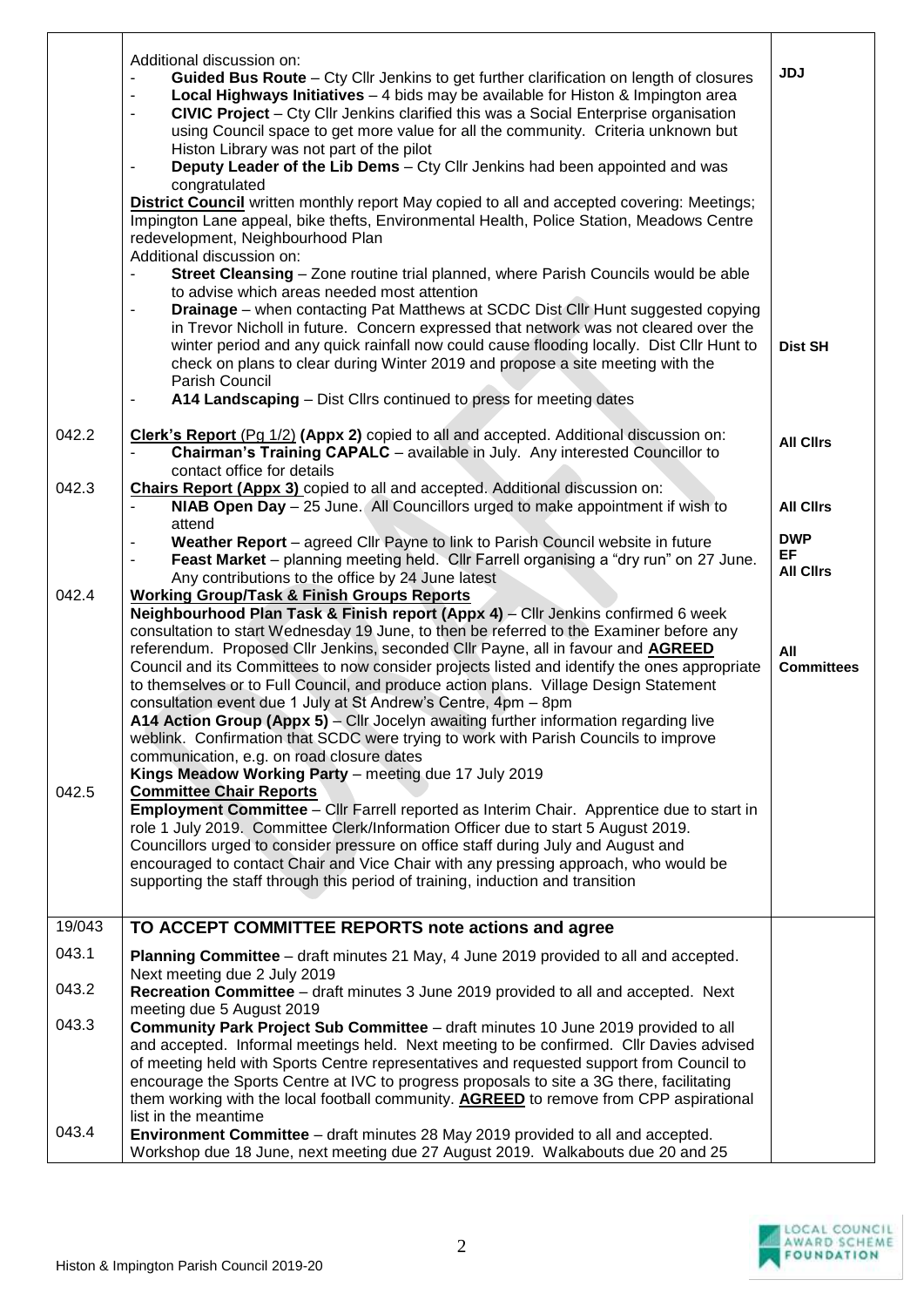| 043.5                            | June 2019. Noting resignation of Marcus Romer from Council, a vacancy now existed on<br>the Committee, to be filled next agenda. Council were happy for Environment Workshop to<br>decide on whether to proceed in Froglife project<br>Highways Committee - draft minutes 4 June 2019 provided to all and accepted. Next<br>meeting due 30 July 2019. Deputy Clerk confirmed issues with Phase 2 Baptist Church re-<br>instatement of grass had been reported to County Council. Phase 1 verges to be brought up<br>to standard by Parish Council staff                                                                                                                                                                                   | July agenda                              |
|----------------------------------|-------------------------------------------------------------------------------------------------------------------------------------------------------------------------------------------------------------------------------------------------------------------------------------------------------------------------------------------------------------------------------------------------------------------------------------------------------------------------------------------------------------------------------------------------------------------------------------------------------------------------------------------------------------------------------------------------------------------------------------------|------------------------------------------|
| 19/044                           | TO RECEIVE FINANCE & ADMINISTRATION REPORT (Appx 2)                                                                                                                                                                                                                                                                                                                                                                                                                                                                                                                                                                                                                                                                                       |                                          |
| 044.1<br>044.2                   | Finance Legal & Administration Committee - draft minutes 3 June 2019 provided to all<br>and accepted. Next meeting due 8 July.                                                                                                                                                                                                                                                                                                                                                                                                                                                                                                                                                                                                            |                                          |
| 044.3                            | Delegated payment of accounts noted<br>Approve payment of outstanding accounts Proposed Cllr Ing, seconded Cllr Jenkins, all<br>in favour and AGREED                                                                                                                                                                                                                                                                                                                                                                                                                                                                                                                                                                                      |                                          |
| 044.5                            | Amounts paid in noted                                                                                                                                                                                                                                                                                                                                                                                                                                                                                                                                                                                                                                                                                                                     |                                          |
| 044.6                            | To consider findings of the Internal Auditor's annual review of Internal Controls by the<br>members meeting as a whole. Final report noted, stating Parish Council were fully<br>compliant                                                                                                                                                                                                                                                                                                                                                                                                                                                                                                                                                |                                          |
| 044.7                            | To resolve to approve the Annual Governance Statement by resolution - copy provided to<br>all. Proposed Cllr Ing, seconded Cllr Davies, 13 in favour, 1 abstention and RESOLVED to<br>approve                                                                                                                                                                                                                                                                                                                                                                                                                                                                                                                                             |                                          |
| 044.8                            | To consider the Accounting Statement - copy provided to all. Considered and noted.                                                                                                                                                                                                                                                                                                                                                                                                                                                                                                                                                                                                                                                        |                                          |
| 044.9                            | To resolve to approve the Accounting Statement, to be signed by the Chair of the meeting<br>Proposed Cllr Davies, seconded Cllr Cleaver, 13 in favour, 1 abstention and RESOLVED to<br>approve for signature by Chair                                                                                                                                                                                                                                                                                                                                                                                                                                                                                                                     |                                          |
| 044.10                           | To consider Donation requests at half yearly review - none received                                                                                                                                                                                                                                                                                                                                                                                                                                                                                                                                                                                                                                                                       |                                          |
| 19/045                           | <b>RECENT CORRESPONDENCE</b>                                                                                                                                                                                                                                                                                                                                                                                                                                                                                                                                                                                                                                                                                                              |                                          |
| 045.1<br>045.2<br>045.3<br>045.4 | <b>Circulation File available on request</b><br>HICOM Charity Annual Accounts 2018 available on request<br>Youth Club Half Term Update noted<br>Other Correspondence none                                                                                                                                                                                                                                                                                                                                                                                                                                                                                                                                                                 |                                          |
| 19/046                           | <b>OTHER MATTERS</b>                                                                                                                                                                                                                                                                                                                                                                                                                                                                                                                                                                                                                                                                                                                      |                                          |
| 046.1                            | To agree £3,000 funding to kick-start a Green Gateway Tree Planting Project at the<br>entrance to the villages - Request from Dan Mace on behalf of the A14 Action Group to<br>assist with the establishment of 4 acres of new woodland on land owned by Holiday Inn and<br>Chivers Farms at entrance to village for A14. Paper provided (Appx 6). This would be in<br>addition to Highways England remedial works. Discussion on:<br>• Maintenance plan requirements; long term commitment<br>• Powers available to Parish Council to plant trees<br>Proposed Cllr Jenkins, seconded Cllr Nudds all in favour to agree funding of £3,000<br>towards project. Finance, Legal & Admin Committee to consider source from<br>budget/reserves | <b>FLA</b><br><b>Committee</b><br>agenda |
| 046.2                            | Update on A14 upgrade works and request from the A14 Action Group for funding of<br>Noise monitoring equipment - deferred until agenda paper provided                                                                                                                                                                                                                                                                                                                                                                                                                                                                                                                                                                                     |                                          |
| 19/047                           | HOW TO COMMUNICATE MEETING DECISIONS AND MATTERS FOR NEXT<br><b>AGENDA</b>                                                                                                                                                                                                                                                                                                                                                                                                                                                                                                                                                                                                                                                                |                                          |
| 047.1<br>047.2                   | Website article: £3,000 Tree Planting Project, Clerks Retirement, Apprentice start date<br>Next/Future agenda: Co-Option; 3 Year Planning Paper from FLA; Review of Feast Market<br>Agreed to strike Strategic Land or Building Acquisition from list pending any paper coming<br>forward                                                                                                                                                                                                                                                                                                                                                                                                                                                 |                                          |